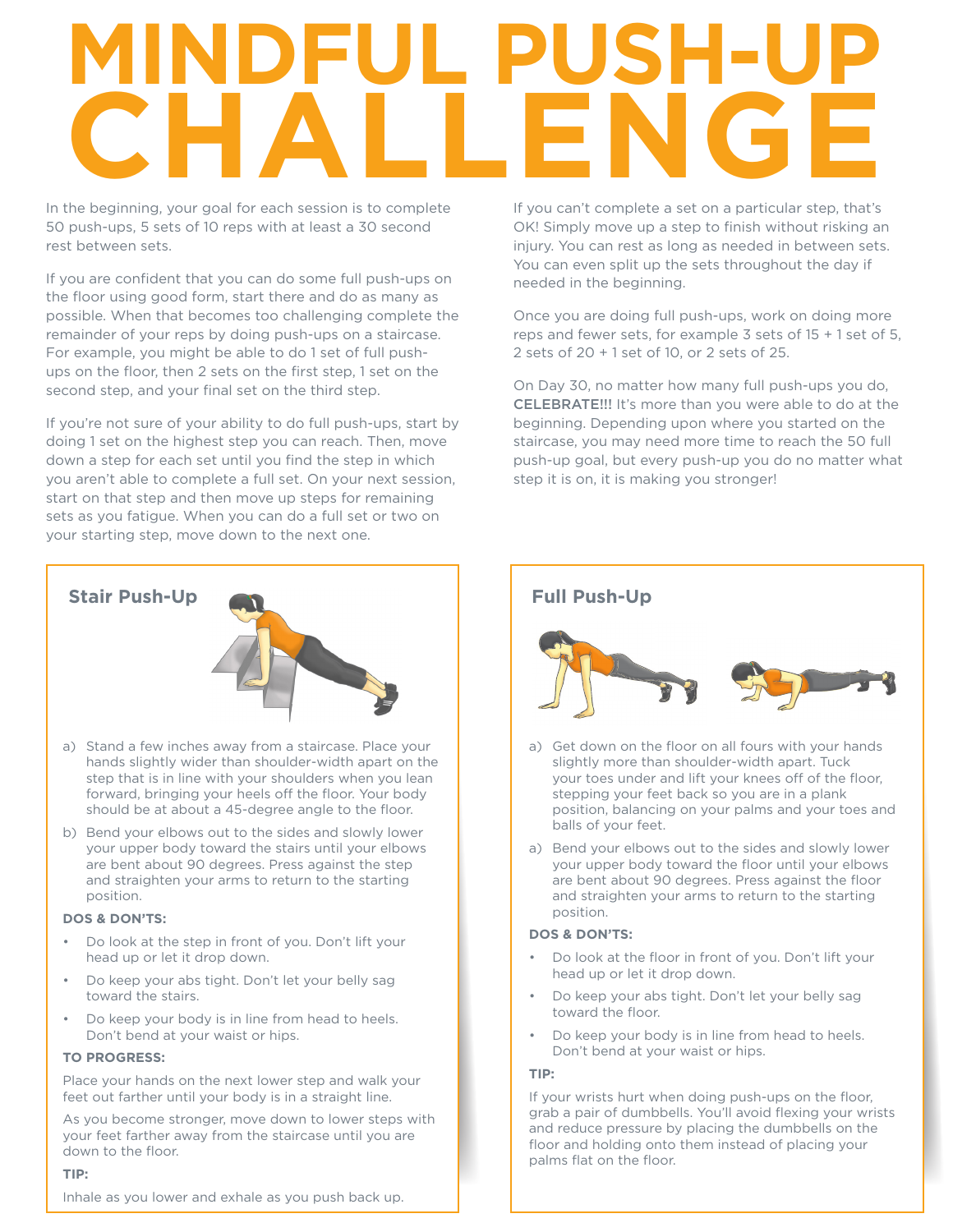| THE 30-DAY PUSH-UP CHALLENGE                                                                                                                                                                             |                                                                             |                                                                                                      |                                                                                                      |                                                                                                      |                                                                                                      |                                                                                                      |                                                                                                      |
|----------------------------------------------------------------------------------------------------------------------------------------------------------------------------------------------------------|-----------------------------------------------------------------------------|------------------------------------------------------------------------------------------------------|------------------------------------------------------------------------------------------------------|------------------------------------------------------------------------------------------------------|------------------------------------------------------------------------------------------------------|------------------------------------------------------------------------------------------------------|------------------------------------------------------------------------------------------------------|
| Week 1<br><b>Prep Your Body</b>                                                                                                                                                                          |                                                                             |                                                                                                      |                                                                                                      |                                                                                                      |                                                                                                      |                                                                                                      |                                                                                                      |
| Push-ups are<br>easier and less<br>risky if you build<br>some strength<br>first. This week,<br>you'll prepare<br>key muscles that<br>are needed to<br>perform push-ups<br>with good form.                | <b>Kickback</b><br><b>Lateral Raise</b><br>(3 sets,<br>10-12 reps)          | <b>Crunch</b><br>Step-up<br><b>Plank</b><br>(3 sets,<br>10-12 reps;<br>hold Plank for<br>30 seconds) | <b>Kickback</b><br><b>Lateral Raise</b><br>(3 sets,<br>10-12 reps)                                   | <b>Crunch</b><br>Step-up<br><b>Plank</b><br>(3 sets,<br>10-12 reps;<br>hold Plank for<br>30 seconds) | <b>Kickback</b><br><b>Lateral Raise</b><br>(3 sets,<br>10-12 reps)                                   | <b>Crunch</b><br>Step-up<br><b>Plank</b><br>(3 sets,<br>10-12 reps;<br>hold Plank for<br>45 seconds) | <b>Rest</b>                                                                                          |
| Week 2<br><b>Start Training</b>                                                                                                                                                                          | 8                                                                           | O)                                                                                                   |                                                                                                      | 10 11 12 13 14                                                                                       |                                                                                                      |                                                                                                      |                                                                                                      |
| Time for push-<br>ups! Don't worry,<br>you'll start slowly<br>and gradually<br>progress. You'll<br>also add Comp<br><b>Moves and</b><br>continue with<br>some Prep Moves<br>for a total-body<br>program. | <b>Push-ups</b><br>(5 sets,<br>10 reps<br>on stairs<br>and/or floor)        | <b>Pull-down</b><br>Curl<br><b>Row</b><br>(3 sets,<br>10-12 reps)                                    | <b>Crunch</b><br>Step-up<br><b>Plank</b><br>(3 sets,<br>10-12 reps;<br>hold Plank for<br>45 seconds) | <b>Rest</b>                                                                                          | <b>Push-ups</b><br>(5 sets,<br>10 reps<br>on stairs<br>and/or floor)                                 | <b>Pull-down</b><br>Curl<br><b>Row</b><br>(3 sets,<br>10-12 reps)                                    | <b>Crunch</b><br>Step-up<br><b>Plank</b><br>(3 sets,<br>10-12 reps;<br>hold Plank for<br>60 seconds) |
| Week 3<br><b>Build Strength</b>                                                                                                                                                                          |                                                                             | 15 16 17 18 19 20 21                                                                                 |                                                                                                      |                                                                                                      |                                                                                                      |                                                                                                      |                                                                                                      |
| You get stronger<br>by challenging<br>your body. To<br>do that, move to<br>lower steps for<br>your push-ups.<br>Add extra reps<br>and/or more<br>resistance for<br>other workouts.                       | <b>Push-ups</b><br>(5 sets,<br>10 reps<br>on stairs<br>and/or floor)        | <b>Pull-down</b><br>Curl<br><b>Row</b><br>(3 sets,<br>15-20 reps)                                    | <b>Push-ups</b><br>(5 sets,<br>10 reps<br>on stairs<br>and/or floor)                                 | <b>Rest</b>                                                                                          | <b>Crunch</b><br>Step-up<br><b>Plank</b><br>(3 sets,<br>15-20 reps;<br>hold Plank for<br>60 seconds) | <b>Push-ups</b><br>(5 sets,<br>10 reps on<br>stairs and/or<br>floor)                                 | <b>Pull-down</b><br>Curl<br><b>Row</b><br>(3 sets,<br>15-20 reps)                                    |
| Week 4<br><b>Get Focused</b>                                                                                                                                                                             |                                                                             | 22 23 24 25 26 27 28                                                                                 |                                                                                                      |                                                                                                      |                                                                                                      |                                                                                                      |                                                                                                      |
| This week is all<br>about push-ups!<br>Get ready to<br>move down to the<br>bottom step and<br>onto the floor.                                                                                            | <b>Push-ups</b><br>$(2-5 sets,$<br>25-10 reps<br>on stairs<br>and/or floor) | <b>Rest</b>                                                                                          | <b>Push-ups</b><br>$(2-5 \text{ sets.})$<br>25-10 reps<br>on stairs<br>and/or floor)                 | <b>Rest</b>                                                                                          | <b>Push-ups</b><br>$(2-5 \text{ sets.})$<br>25-10 reps<br>on stairs<br>and/or floor)                 | <b>Rest</b>                                                                                          | <b>Push-ups</b><br>$(2-5 \text{ sets.})$<br>25-10 reps<br>on stairs<br>and/or floor)                 |
| <b>Final Days</b><br>You Can Do It!                                                                                                                                                                      | 2930                                                                        |                                                                                                      |                                                                                                      |                                                                                                      |                                                                                                      |                                                                                                      |                                                                                                      |
| You've worked<br>hard! Now, it's<br>time to see just<br>how far you've<br>come!                                                                                                                          | <b>Rest</b>                                                                 | <b>Push-ups</b><br>$(1-5 \text{ sets},$<br>50-10 reps<br>on stairs<br>and/or floor)                  |                                                                                                      | <b>Prep</b><br><b>Comp</b><br><b>Push-ups</b><br><b>Rest</b>                                         |                                                                                                      |                                                                                                      | mind <sub>ful</sub>                                                                                  |